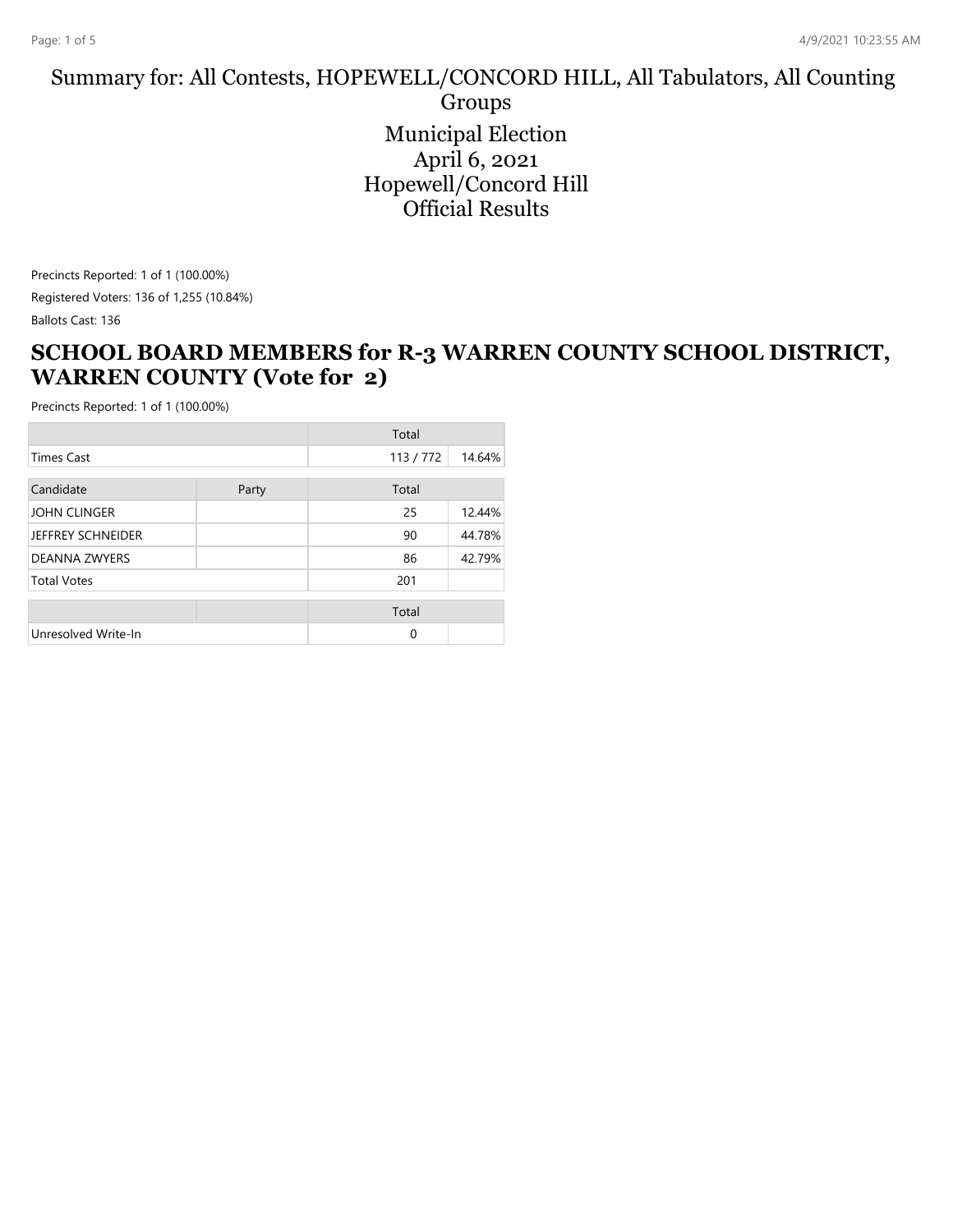# **SCHOOL BOARD MEMBERS for WASHINGTON SCHOOL DISTRICT, WARREN COUNTY (Vote for 2)**

|                           |       | Total  |        |
|---------------------------|-------|--------|--------|
| <b>Times Cast</b>         |       | 23/483 | 4.76%  |
| Candidate                 |       |        |        |
|                           | Party | Total  |        |
| <b>KEVIN L. BLACKBURN</b> |       | 11     | 30.56% |
| <b>JOHN FREITAG</b>       |       | 15     | 41.67% |
| SPENCER J. NOTHUM         |       | 10     | 27.78% |
| <b>Total Votes</b>        |       | 36     |        |
|                           |       |        |        |
|                           |       | Total  |        |
| Unresolved Write-In       |       | 0      |        |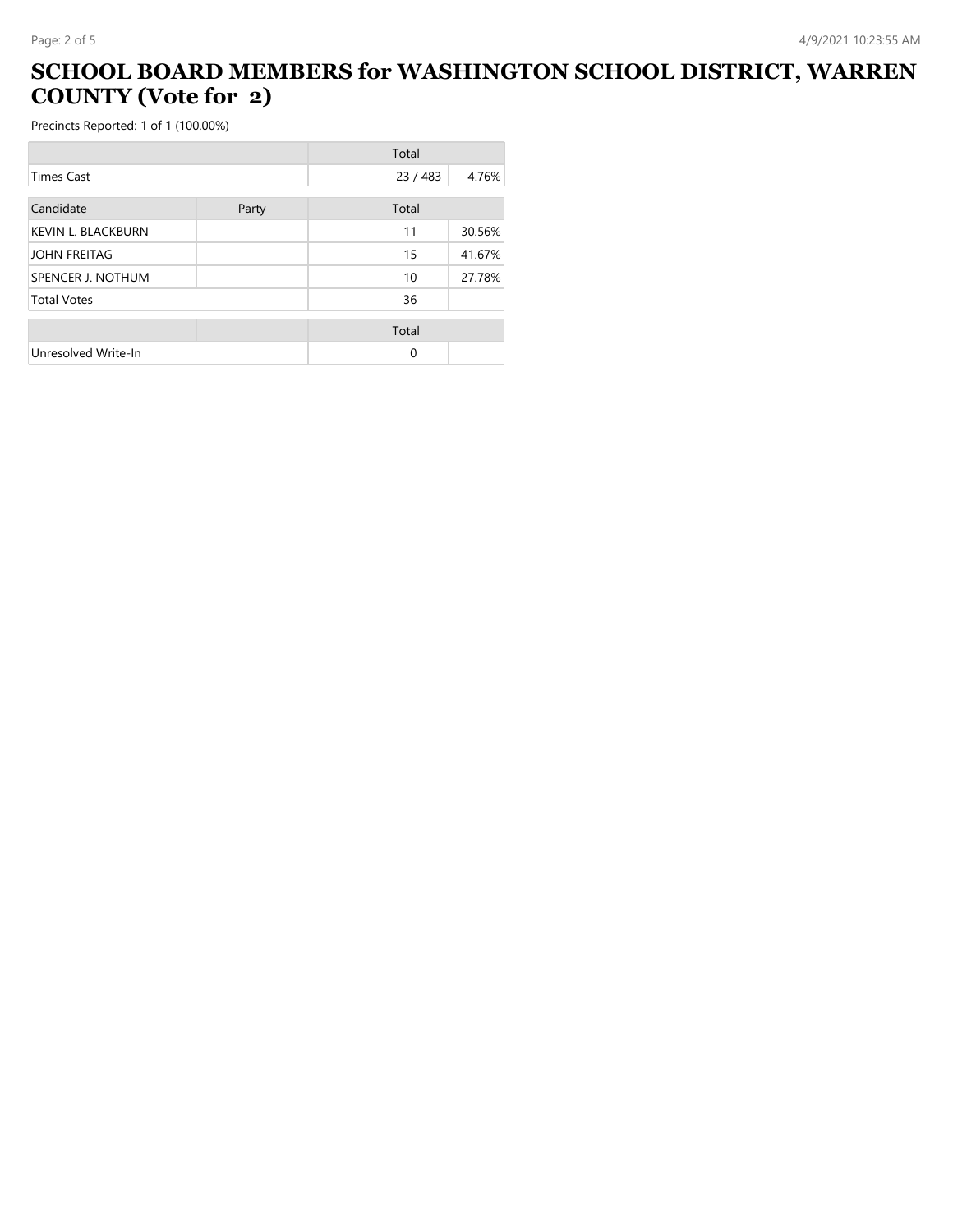### **BOARD OF DIRECTORS for PUBLIC WATER SUPPLY DISTRICT NO. 2 SUBDISTRICT #3 OF ST. CHARLES COUNTY, WARREN COUNTY (Vote for 1)**

|                         |       | Total    |        |
|-------------------------|-------|----------|--------|
| <b>Times Cast</b>       |       | 84 / 867 | 9.69%  |
|                         |       |          |        |
| Candidate               | Party | Total    |        |
| JOHN COOK               |       | 28       | 43.08% |
| <b>KRISTIAN HAMMOND</b> |       | 37       | 56.92% |
| <b>Total Votes</b>      |       | 65       |        |
|                         |       | Total    |        |
| Unresolved Write-In     |       | $\Omega$ |        |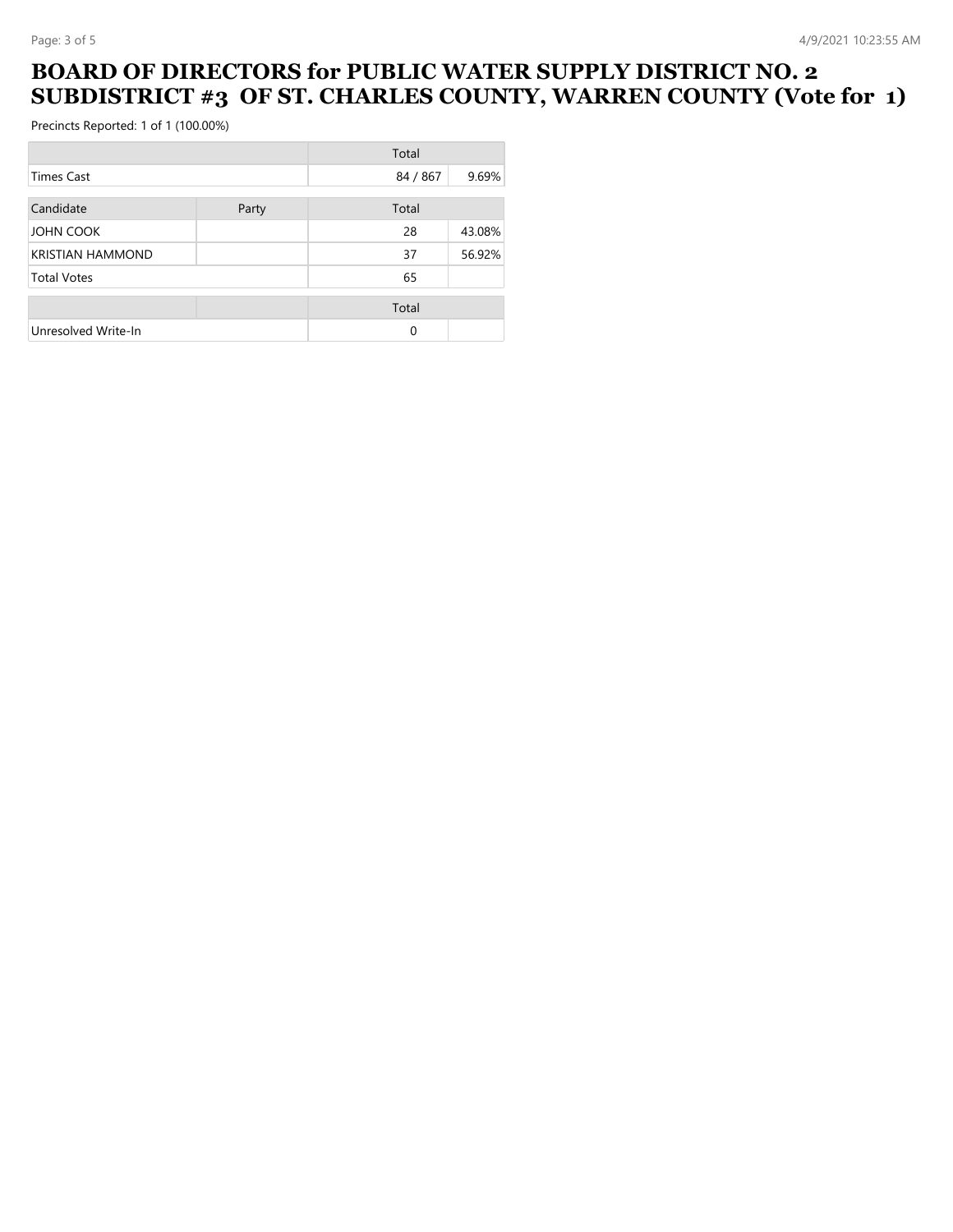## **BOARD OF DIRECTORS for WARRENTON FIRE PROTECTION DISTRICT, WARREN COUNTY (Vote for 2)**

|                       |       | Total  |        |
|-----------------------|-------|--------|--------|
| Times Cast            |       | 73/512 | 14.26% |
| Candidate             | Party | Total  |        |
| <b>STACEY BLONDIN</b> |       | 56     | 58.33% |
| <b>JIM SHARP</b>      |       | 40     | 41.67% |
| <b>Total Votes</b>    |       | 96     |        |
|                       |       | Total  |        |
| Unresolved Write-In   |       | 1      |        |